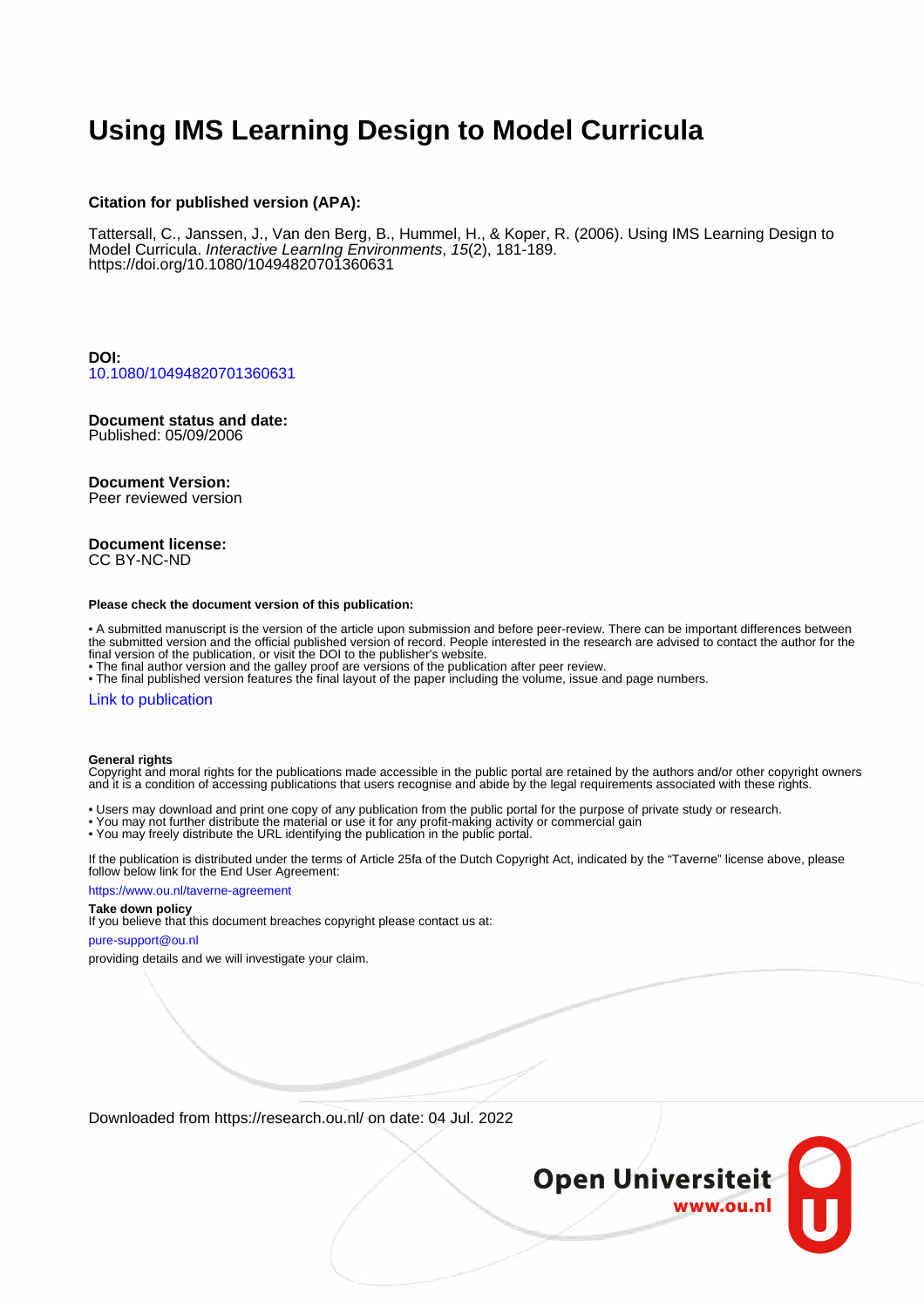# **Using IMS Learning Design to Model Curricula**

Colin Tattersall**[\\*](#page-1-0)** , José Janssen, Bert van den Berg, Hans Hummel, Rob Koper *The Open University of the Netherlands, the Netherlands* 

Abstract. The traditional notion of the curriculum as a fixed list of topics to be studied sequentially is under strain as pressure for flexibility in education increases. However, curriculum flexibility can lead to curriculum complexity, so that guidance systems are needed to assist learners in their study choices. This article proposes the use of the open, technical specification IMS Learning Design as a formal model for the description of curricula used by guidance support systems for learners. The article compares the approach to other work in the area, and illustrates its application with a number of case studies. The article concludes by describing the type of advanced guidance services which are enabled through a standardised approach and examining the elearning infrastructure required when implementing the approach.

Keywords*: Guidance, Lifelong Learning, Curriculum design, Standardisation.* 

## **Introduction**

 $\overline{a}$ 

A standards-based IT infrastructure is now in place in educational institutions around the world, opening the doors to mainstream, large-scale, web-based education (Brusilovsky & Vassileva, 2003) and offering the possibility of increased curriculum flexibility (Schellekens, Paas, & Van Merriënboer, 2003). Traditionally, educational systems have shown a rigid character, with learners being grouped into cohorts for fixed-length programmes with pre-determined start dates and pre-determined structures (Clark & Shatkin, 2003; Kirkpatrick & McLaughlan, 2000). In contrast, flexible systems are designed to allow learners "to follow open learning pathways of their own choice, rather than being obliged to follow predetermined routes to specific destinations" (CEC, 2000, p. 8). Jongbloed suggests that lifelong learning will require universities to develop mass-individualisation capabilities, so that educational offerings can be picked-and-mixed to match the specific needs of individuals (Jongbloed, 2002).

Credit and modularisation play a central role in achieving this freedom (Hart & Howieson, 2004; Moon, 1988). Modular educational systems revolve around units which can be combined (i.e. sequenced) by learners to reach educational goals. However, the flipside of modularisation is complexity. Yorke highlights that "as the unitization of curricula spreads through higher education, so there is a need for greater guidance for students to navigate their way through the schemes" (Yorke, 1999, p. 105). This point is also raised by Gledhill who notes the complexity inherent in modular programmes and the difficulties this implies for advice-giving (Gledhill, 1999).

Broadening the scope from a specific institution to cover multiple providers in an international context reveals the true complexity facing lifelong learners – Barnett notes 100 university institutions and 40,000 courses in the UK alone (Barnett, 2000), and an indication of the European scale can be gained through the thousands of learning opportunities accessible through the PLOTEUS portal (PLOTEUS, 2006).

<span id="page-1-0"></span><sup>\*</sup> Corresponding author. Postal Address: The Open University of the Netherlands, Valkenburgerweg 177 6419 AT Heerlen, the Netherlands; Email: colin.tattersall@ou.nl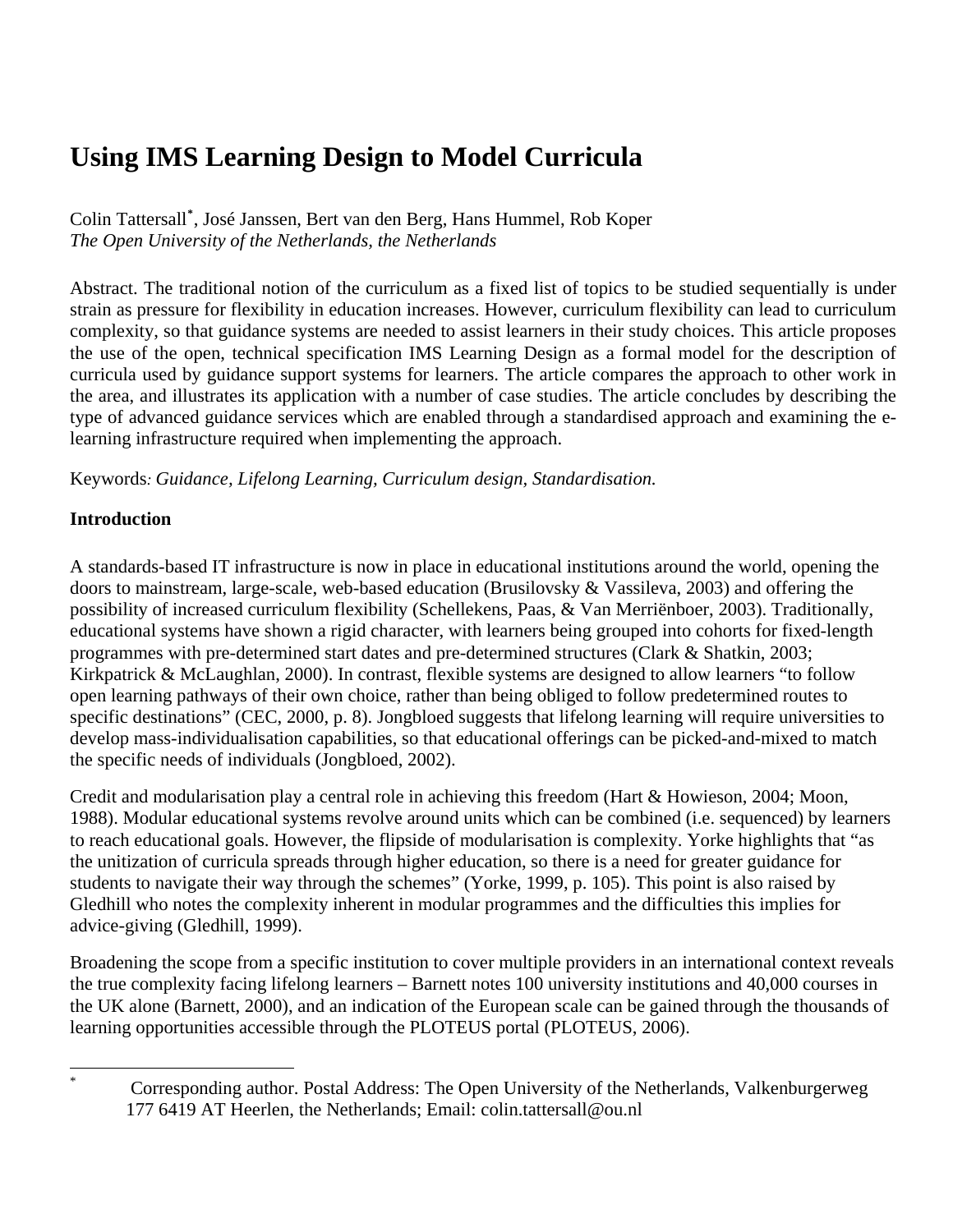As a result of this complexity, guidance for European learners has been identified as having an essential role to play in assisting them to develop effective self-management of their learning and career paths (CEC, 2004a). Guidance systems must be designed to help learners gauge and review their current and desired competences, and plan progression in an international context and over long periods of time. This article's underlying thesis is that to avoid fragmented and unsustainable development of guidance systems, an open, standardised language for modelling curricula should be used. We first identify the requirements for such a language, before reviewing candidate approaches.

# **Curriculum Modelling Requirements**

Requirements for the modelling of curricula can be found in the curriculum design literature (Bell & Wade, 1993; Ertl, 2002; Glatthorn , Floyd Boschee, & Whitehead, 2005; Van den Akker, 2003), lifelong learning policy documents (NOCN, 2004a; SCQF, 2003) and literature on credit accumulation and transfer (Adam, 2001; Gosling, 2001; Winter, 1994). We summarise the requirements in the following points:

- 1. Modular composition: Curricula must be able to be constructed from units.
- 2. Nested composition: Curricula must be able to be composed of other curricula.
- 3. Selection: It must be possible to specify which elements of a curriculum are mandatory and which are optional.
- 4. Sequencing: it must be possible to specify constraints on the order in which elements of a curriculum are to be completed.
- 5. Completion: The requirements for completion of a curriculum element, and of the curriculum itself, must be able to be specified.
- 6. Conditional Composition: It must be possible to specify conditions under which curriculum elements are to be included or excluded.

Furthermore, drawing on the educational modelling approach used in (Koper & Manderveld, 2004), we add the following generic requirements:

- 7. Formality: the language must describe a curriculum in a formal way, so that automatic processing is possible.
- 8. Interoperability: The language must support interoperability of curricula so that different support systems can share and exchange information.

## **Existing approaches to modelling curricula**

There are a number of existing approaches to specifying what needs to be done by learners to achieve educational goals. The European Credit Transfer and Accumulation System or ECTS (CEC, 2004b), is a systematic way of describing the student workload required to achieve the objectives of an educational programme (e.g. 'students must accumulate a total of 60 ECTS credit points'). ECTS is, however, not a formal modelling language and does not provide a means of fully specifying curricula (e.g. there are no constructs to describe sequences and selections using ECTS). The National Open College Network Credit and Qualification Framework's Technical Specification for Qualifications (NOCN, 2004b) does include the notion of Rules of Combination describing mandatory and optional units. However, as yet, no formal modelling language is used for the specification of the rules, limiting the opportunities for automated processing.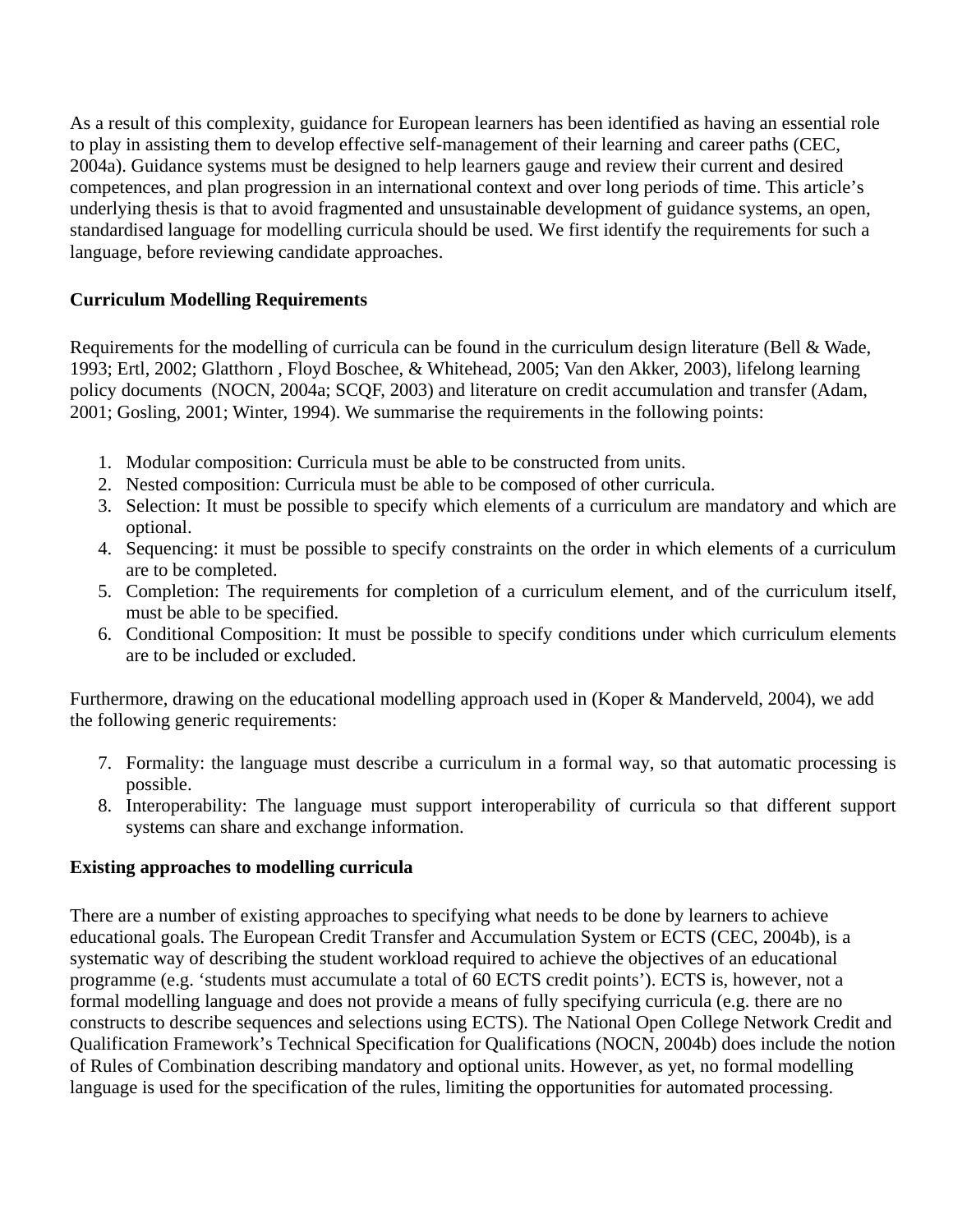Significant research in curriculum modelling has been carried out over the years in the area of Intelligent Tutoring Systems (Baldoni, Baroglio, & Patti, 2002; Murray, 1998). While this work has a formal basis which meets the generic educational modelling requirements described above, approaches to curriculum modelling in the ITS worlds have tended to involve the modelling of conceptual domain knowledge (what is related to what in the domain) and the modelling of knowledge pre-requisites (what must be learned before what) so that automatic planning processes can perform curriculum sequencing. We view this as a far deeper and correspondingly more taxing level of modelling than is required for guidance. Moreover, as highlighted by Hübscher , rather than being predefined and fixed, the order in which concepts and skills are learned can vary in different pedagogical approaches (e.g. Problem-Based Learning vs. Programmed Instruction) (Hübscher, 2001).

Work on the eXchanging Course-Related Information (XCRI, 2006) reference model is drawing on a number of other international initiatives, particularly from the Scandinavian countries, to define a vocabulary for describing course-related information encompassing course marketing, course quality assurance, enrolment and reporting requirements. This is interesting work in progress, albeit with a scope which is slightly different to that of the work described in this article, focusing more on institutional publication of course information to diverse audiences rather than the learner guidance problem. However, the XCRI reference model includes some facilities for modelling curricula which we believe could be usefully extended with the constructs included in this article.

Another candidate for a curriculum modelling language is IMS Learning Design (IMSLD, 2003; Koper & Tattersall, 2005). IMSLD provides constructs allowing instructional designers to specify which roles should carry out which activities, with which supportive learning materials and services in order to achieve learning objectives. Reviewing the match between IMSLD and the requirements identified above, we find:

1. Modular composition

A Unit of Learning (UoL) can reference another UoL within an activity structure through a uniform resource identifier. We note here for completeness that the text of the IMSLD specification contains a technical restriction in the area of inter-UoL referencing but which is not formally enforced in the associated XML schema.

2. Nested composition

Activity structures can be nested, thereby allowing nesting of UoLs.

3. Selection

The type of an activity structure can be indicated as a *selection* indicating that the elements of the selection may be done in any order. Moreover an attribute can be specified (number-to-select) to indicate how many elements of the activity structure must be completed before the whole activity structure is considered complete (e.g. four of the six specified possibilities, one of the seven etc).

4. Sequencing

The type of an activity structure can be indicated as a *sequence* indicating that the elements of the selection must be done in the specified order.

5. Completion

IMSLD has an expression language through which complex rules for completion can be defined.

6. Conditional Composition

The expression language can also be used to describe conditions based on various types of properties (of the learner, the curriculum, etc).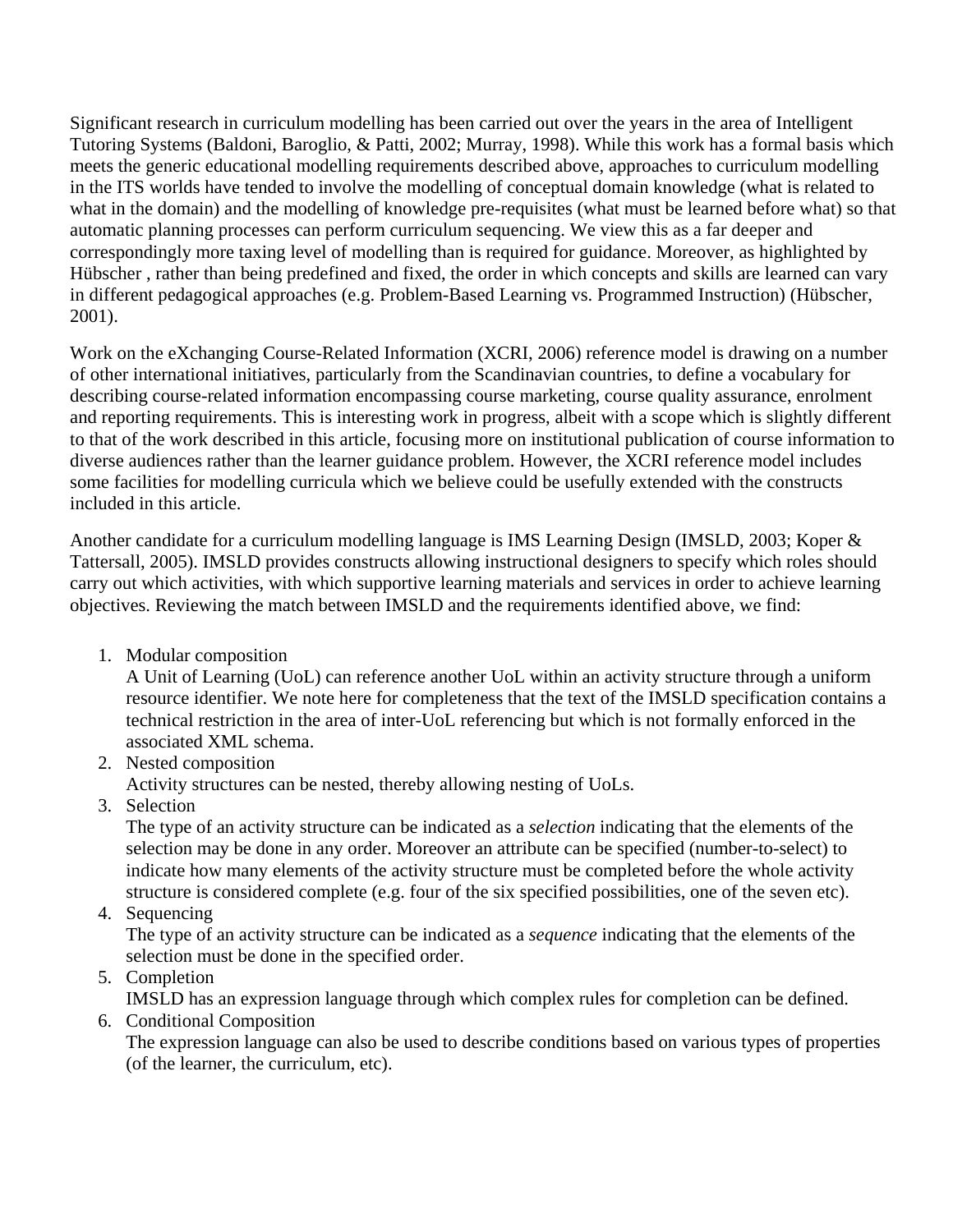7. Formality

IMSLD is described using the XML Schema formalism allowing various types of processing to be brought to bear on information modelled using the specification.

8. Interoperability IMSLD is an open specification published by a consortium which promotes e-learning interoperability.

# **Experience using IMSLD to model curricula**

A variety of curricula have been modelled using IMSLD, drawn from three primary sources. First, the distance teaching programmes offered at the Open University of the Netherlands were analysed. Second, an analysis was made of a selection of curricula found via the PLOTEUS service. Finally, a set of learning programmes which can be found on the Internet was analysed. Examples are given below, with the description of the programme being matched with a textual description of its mapping to IMSLD.

- Bachelors degree programme in Dutch Law
	- o *The Bachelor programme in Dutch Law consists of 42 modules and is divided into two phases: the propedeutic phase (14 modules) and the post-propedeutic phase (26 modules). The former begins with an introductory course in Law (which counts for two modules) after which students follow the remaining 12 modules in any order. The modules of the post-propedeutic phase can be followed in any order. The bachelor is completed with a compulsory "integration practical" which counts for 2 modules.*
	- o The UoL representing this curriculum consists of an IMSLD Activity Structure (AS) which is a sequence, containing nested ASs for both the propedeutic and post-propedeutic phases, followed by a UoL representing the practical. The propedeutic phase is a sequence which starts with the UoL for the introductory course and is followed by a nested AS representing the remaining 12 modules (a selection). The post-propedeutic phase AS is a selection of the 26 modules.
- European Computer Driving Licence, e-citizen programme (ECDL, 2006)
	- o *e-Citizen is the new end-user computer skills certification programme from the European Computer Driving Licence (ECDL) Foundation. The programme is designed to cater for those with a limited knowledge of computers and the Internet but who wish to gain valuable everyday computer and Internet skills. The e-Citizen Syllabus has been defined by the ECDL Foundation in three blocks which are followed in progression: Block 1: Foundation Skills, Block 2: Information Search and Block 3: E-Participation. Each block consists of a number of topics (e.g. The Computer, Files and Folders).*
	- o A UoL is defined for each topic and grouped into an AS per block (selection). These three ASs are included in a sequence AS, ordering the blocks in the correct sequence.
- University of Washington Certificate Program in Aircraft Composite Materials and Manufacturing (UoW, 2006)
	- o *This online learning programme targets employed engineers and others who cannot take courses on campus. Coursework must be completed in order, beginning with Aircraft Composite Materials, followed by Aircraft Composite Manufacturing. Thereafter, learners choose one of two elective courses: Aircraft Composite Tooling or Aircraft Composite Repair.*
	- o This certificate programme is modelled with an AS of type sequence, which orders the first two modules, followed by a nested AS of type selection (number-to-select=1) containing UoLs representing the two elective modules.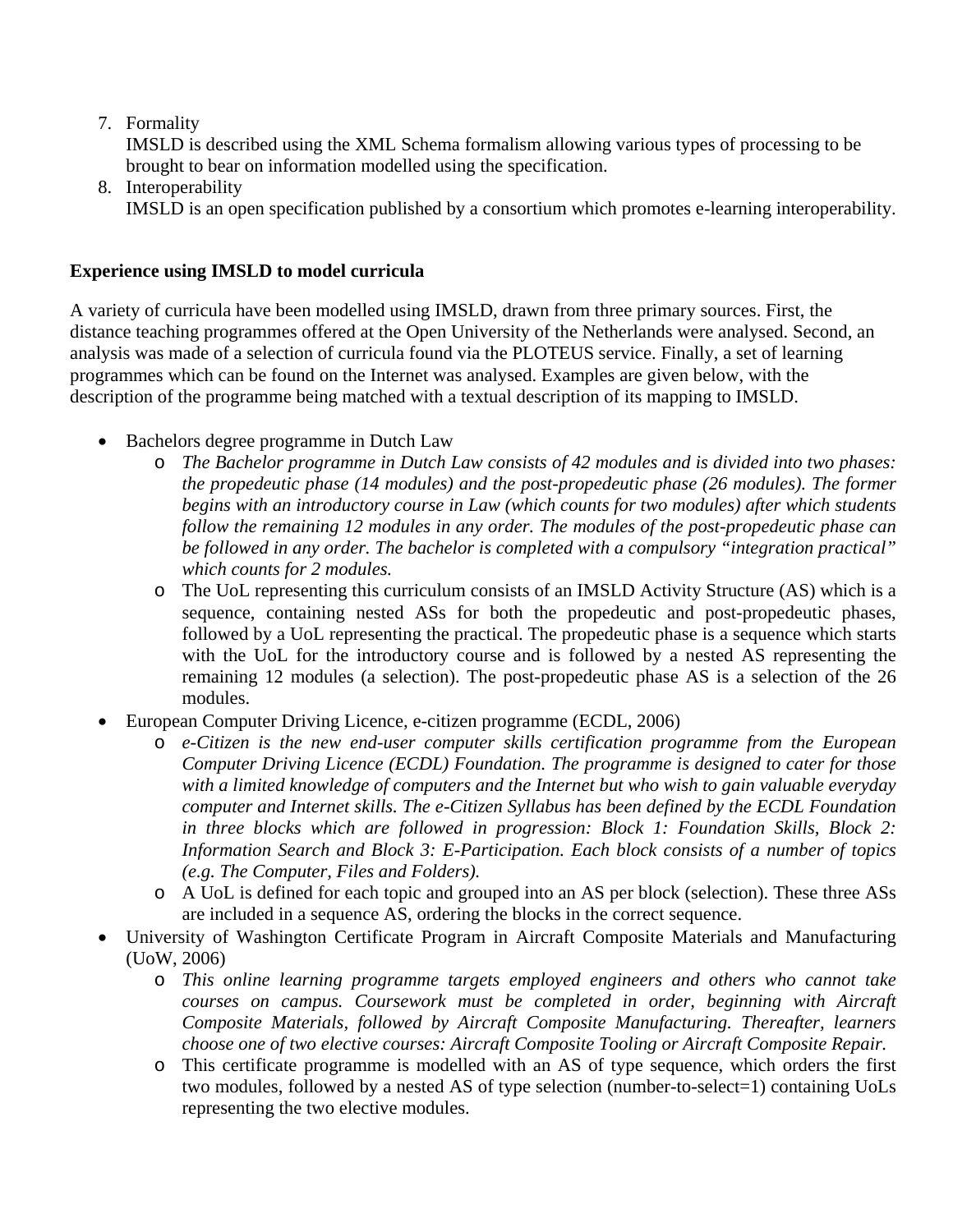- UK National Vocational Qualification for Registered Manager (Edexcel, 2006)
	- o *The qualification is intended for managers, assistant managers and others who have managerial responsibilities within regulated care services. All four mandatory units, one unit from each of the four optional groups and two units from any of the optional groups are required for successful completion of this NVQ.*
	- o Although seemingly comparable with the examples described above, this curriculum requires a higher degree of sophistication of IMSLD modelling. The mandatory units are dealt with using an AS of type selection. Learners' constrained picking and mixing from the four optional groups is handled using conditions. An AS containing all 16 optional modules is defined, together with a number of conditions. The conditions track whether one UoL from each group has been completed and whether 2 additional UoLs have been completed.
- B.A. in Computer Science Systems & Applications Computer Science (OUI, 2006)
	- o *Students must accumulate 29 credits from the required modules and 14 credits from the elective modules. Those who have already taken Formal Automata Theory may not take Automata Theory and Formal Languages and must therefore accumulate 31 credits from required courses and 12 credits in electives in Computer Science.*
	- o The heart of this curriculum is straightforward to model using activity structures. IMSLD conditions are, however, required first to track the ongoing accumulation of credit points (since course completion depends on a credit total rather than on a number of completed modules), as well as to adjust the total needed from the required modules depending on information on the learner's course history, excluding the relevant course (in IMSLD terms, using HIDE) appropriately.

### **Discussion**

IMSLD's ability to sequence, select and nest various combinations of units of learning, together with its condition language provide a suitable base from which to tackle a variety of curriculum modelling issues. Although many approaches, languages and formalisms exist in which curricula could be specified (e.g. word processing documents, Java programs, HTML), IMSLD's nature as an open specification, published by a nonprofit organisation committed to its maintenance and with a growing set of development tools, make it an attractive solution to the curriculum modelling problem; using it avoids the need to develop a new language to underpin learner guidance support systems.

We note here that in addition to the curriculum structuring concepts covered by IMSLD, further informative information is required to fully describe learning opportunities. Information on the awarding institution, mode (and language) of study, access requirements and workload can be used to help learners make informed choices on their learning paths. The XCRI initiative (Stubbs & Wilson, 2006) is making strong headway in promoting interoperability in this area.

With standardised course and curriculum data in place, a variety of guidance systems and services can be created focusing on added value to the learner rather than the specifics of a given provider's data. The sophistication of this guidance can range from straightforward registration of the learner's progression and reviewing of course requirements to the independent brokering envisaged in the CUBER project (Boursas, Keller, & Magerkurth, 2003). In addition, once definitional data is combined with data on actual learner progression through curricula, a host of new possibilities are opened (Barré, Choquet, Corbière, & Iksal, 2004; Rasseneur, Jacoboni, & Tchounikine, 2004; Tattersall et al., 2005). These include advice on the most efficient path through a flexible curriculum (to support the 'calculating learner'), the path of highest quality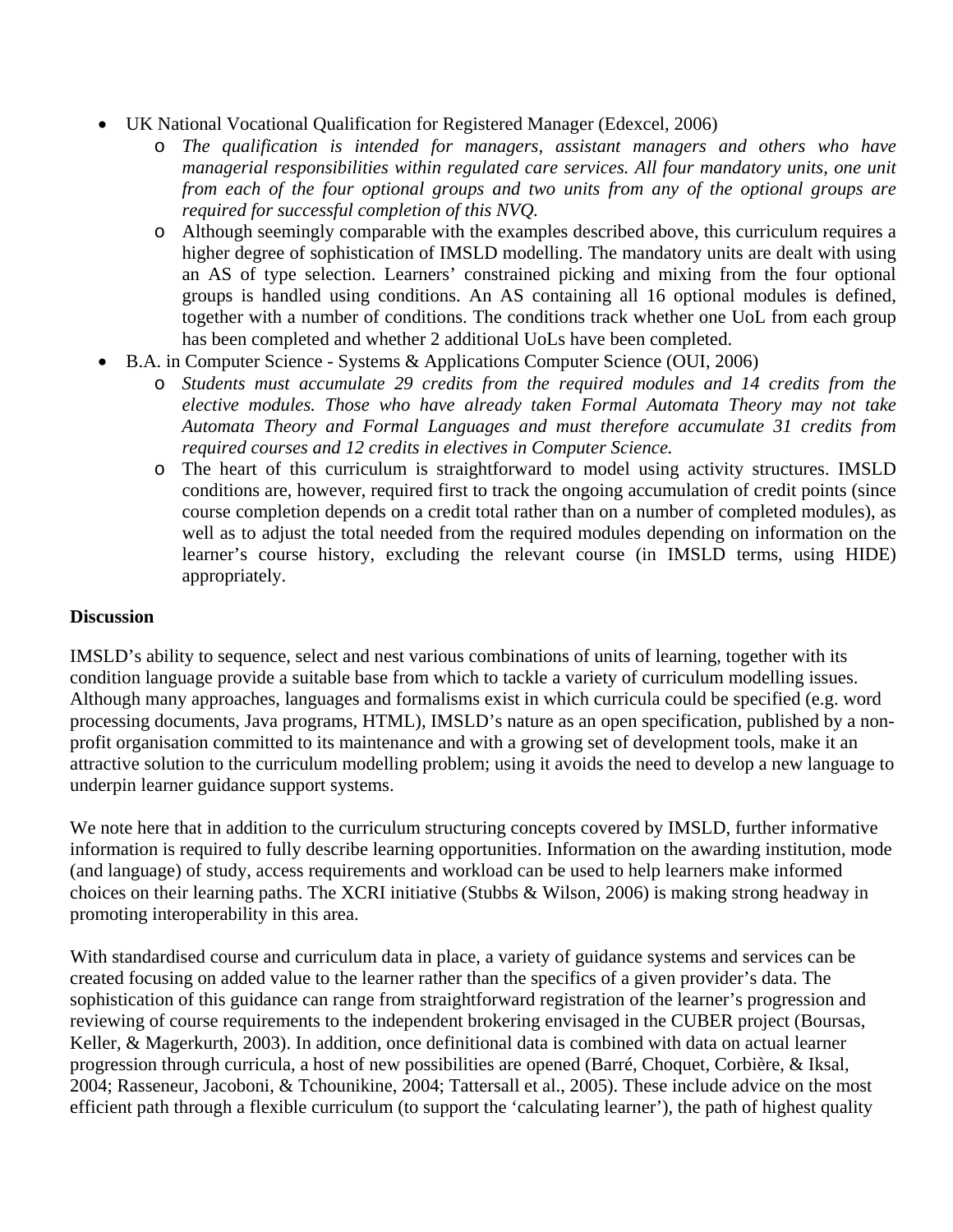(when learners want to get the best results from their learning efforts), or the path along which other peers are available for collaborative study.

Furthermore, a move from impersonal progression data (i.e. learner 'n' has completed course 'x') to data tagged with the specifics of individuals such as age, sex, educational background, marital status, geographical location, current job and so on, paves the way for recommendations from highly specific perspectives ("others with an interest in ornithology have tended to now study course x", "several alumni from your bachelor degree programme have followed course y", "friends of your friends are showing interest in a course on topic z").

Clearly the use of IMSLD as a curriculum modelling language requires other aspects of an integrated elearning system (Koper, 2003) to be in place:

- E-learning modules which are addressable as UoLs and able to be referenced from other UoLs.
- Learner record systems, or e-portfolios, so that conditions can be defined in terms of their content;
- Infrastructure to record in the above systems that a UoL has been completed, propagating this fact to associated systems;
- A curriculum processing engine, which, given a curriculum modelled using IMSLD and information on the learner, is able to compute what remains to be done by the learner to reach his or her educational goal.

Although significant work remains to be done, the use of open, technical specifications and standards holds the promise of a sustainable approach to the development of integrated e-learning systems.

## **Acknowledgement**

The work on this paper has been partly sponsored by the TENCompetence Integrated Project that is funded by the European Commission's 6th Framework Programme, priority IST/Technology Enhanced Learning. Contract 027087 (www.tencompetence.org)

## **Notes on Contributors**

All authors work at the Educational Technology Expertise Centre of the Open University of the Netherlands.

Colin Tattersall is Associate Professor, with research interests in the areas of standardisation and innovation in e-learning.

José Janssen is Assistant Professor, investigating learning paths and navigation in distributed learning networks and competence development programmes.

Bert van den Berg is Assistant Professor, focusing on simulation of learner paths in learning networks.

Hans Hummel is Associate Professor, researching critical facilities for lifelong learning networks. His main interests focus on adaptive way finding and competence development programmes.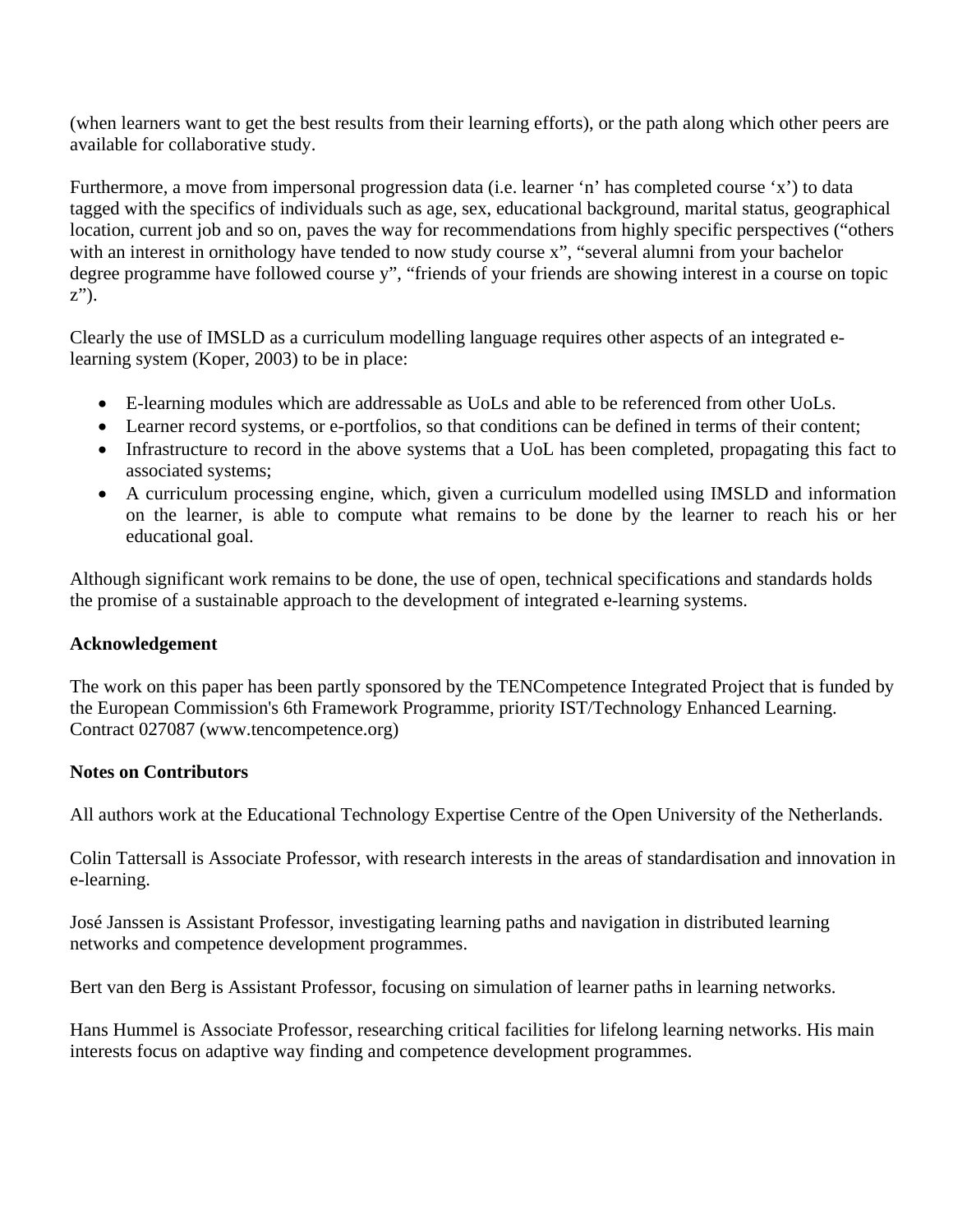Rob Koper is a full Professor in educational technology and director of the technology development programme the Open University of the Netherlands. His research focuses on self-organised distributed learning networks for lifelong learning.

### **References**

- Adam, S. (2001). A Pan-European credit accumulation framework dream or disaster? *Higher Education Quarterly, 55*(3), 292-305.
- Baldoni, M., Baroglio, C., & Patti, V. (2002). *Supporting Users in Adaptive Web-based Applications: Techniques from Reasoning about Actions.* Paper presented at the WOA 2002, Milan, Italy,.
- Barnett, R. (2000). Supercomplexity and the curriculum. *Studies in Higher Education, 25*(3), 255-265.
- Barré, V., Choquet, C., Corbière, A., & Iksal, S. (2004). *Usage Analysis in an e-Learning System: LD Representation Significance.* Paper presented at the ICALT 2004, Joensuu, Finland.
- Bell, G. H., & Wade, W. (1993). Modular Course Design in Britain: Some Problems, Issues and Opportunities. *Journal of Further and Higher Education, 17*(1), 3-12.
- Boursas, L., Keller, J., & Magerkurth, S. (2003). *A Web-Based Decision Support System for Course Alternatives in the Study Programme Broker CUBER.* Paper presented at the ED-MEDIA 2003 World Conference on Educational Multimedia, Hypermedia & Telecommunications, Honolulu, Hawaii.

Brusilovsky, P., & Vassileva, J. (2003). Course sequencing techniques for large-scale web-based education. *International Journal of Continuing Engineering Education and Lifelong Learning, 13*(1/2), 75-94.

- CEC. (2000). A Memorandum on Lifelong Learning. Retrieved February 24th, 2004, from <http://europa.eu.int/comm/education/policies/lll/life/memoen.pdf>
- CEC. (2004a). *Draft Resolution on Strengthening Policies, Systems and Practices in the field of Guidance throughout life in Europe* (No. 9286/04). Brussels.
- CEC. (2004b). ECTS Users' Guide: European Credit Transfer And Accumulation System And The Diploma Supplement. Retrieved September 29th, 2004, from [http://europa.eu.int/comm/education/programmes/socrates/ects/guide\\_en.pdf](http://europa.eu.int/comm/education/programmes/socrates/ects/guide_en.pdf)
- Clark, P. G., & Shatkin, L. (2003). A New Challenge for Education: Addressing the Needs of Lifelong Learners. *The Technology Source*.
- ECDL. (2006). e-Citizen Syllabus Version 1.0. from <http://www.ecitizen.co.uk/syllabusguide.pdf>
- Edexcel. (2006). National Vocational Qualifications in Registered Manager (Adults) at level 4. Retrieved January 19th, 2006, from

[http://hsc.edexcel.org.uk/VirtualContent/89598/NVQ\\_L4\\_RegisteredManagers\\_Adult\\_leaflet.pdf](http://hsc.edexcel.org.uk/VirtualContent/89598/NVQ_L4_RegisteredManagers_Adult_leaflet.pdf)

- Ertl, H. (2002). The Concept of Modularisation in Vocational Education and Training: the debate in Germany and its implications. *Oxford Review of Education, 28*(1), 53-73.
- Glatthorn , A. A., Floyd Boschee, F., & Whitehead, B. M. (2005). *The Nature of Curriculum*: Sage Publications, Inc.
- Gledhill, J. M. (1999). *Managing Students*. Buckingham: Open University Press.
- Gosling, D. (2001). Lost Opportunity: What a Credit Framework Would Have Added to the National Qualification Frameworks. *Higher Education Quarterly, 55*(3), 270-284.
- Hart, J., & Howieson, C. (2004). *Unitisation Benefits and Issues*. Glasgow: Scottish Qualifications Authority.
- Hübscher, R. (2001). *What's in a Prerequisite.* Paper presented at the Second IEEE International Conference on Advanced Learning Technologies (ICALT'01).
- IMSLD. (2003). IMS Learning Design Specification. Version 1. Retrieved February 27th, 2004, from <http://www.imsglobal.org/learningdesign/index.cfm>